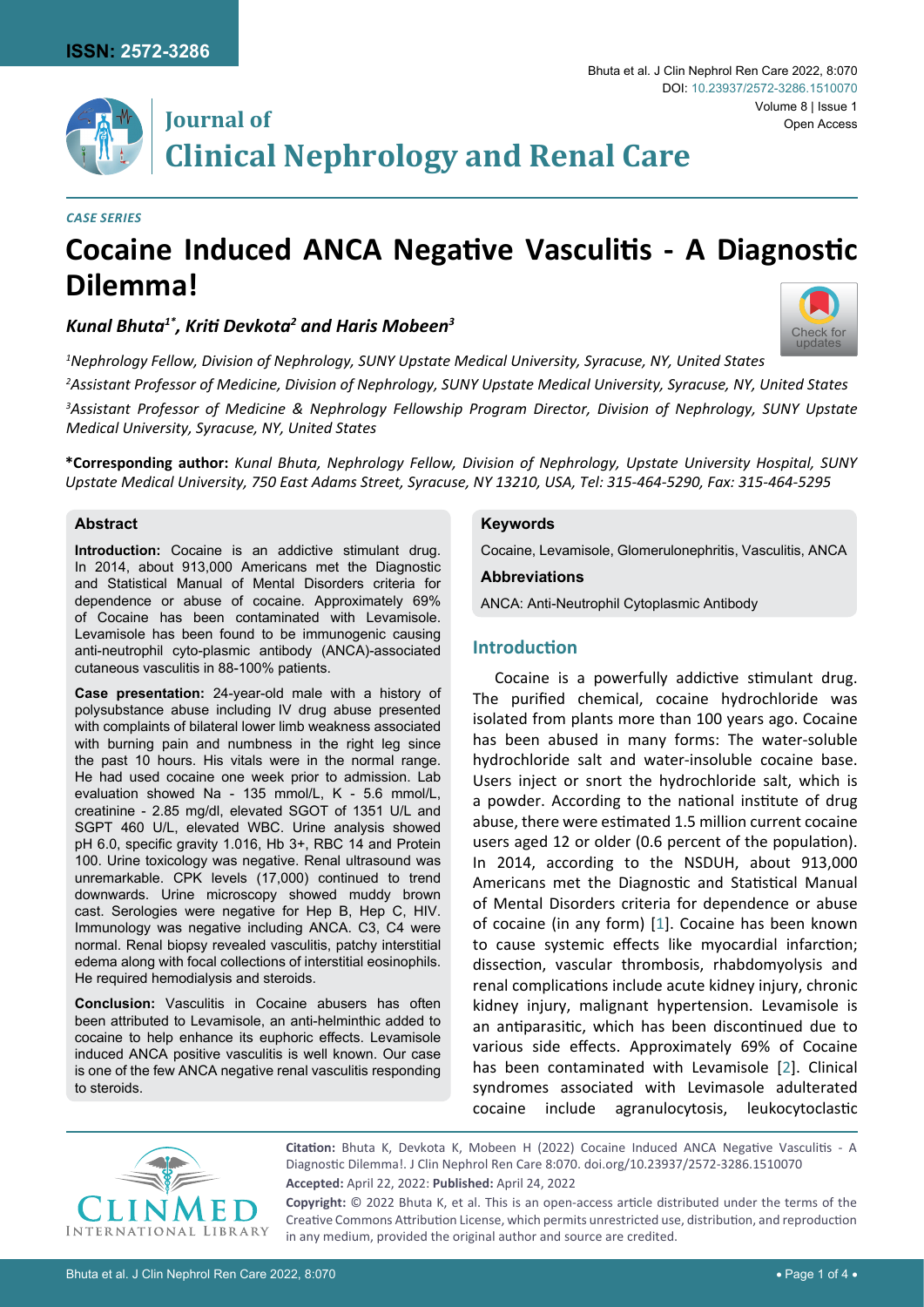vasculitis, and cocaine-induced vasculitis with pauci immune necrotizing glomerulonephritis. Levamisole has been found to be immunogenic causing anti-neutrophil cytoplasmic antibody (ANCA)-associated cutaneous vasculitis (AAV) in 88-100% patients [\[3\]](#page-2-3). However, here we present a case of ANCA-negative Levamisole adulterated cocaine induced isolated renal vasculitis.

#### **Manuscript Text**

A 24-year-old male with a history of polysubstance abuse including IV drug abuse presented with complaints of bilateral lower limb weakness associated with burning pain and numbness in the right leg making him unable to walk since the past 10 hours. He was asymptomatic up until the previous night and experienced sudden onset of the above symptoms, waking him up from sleep. On further inquiry he also endorsed difficulty in passing urine. On physical examination, his vitals were in the normal range with a Pulse of 74 beats/min, Blood pressure - 120/87 mm Hg and RR of 12/min. A blanching erythematous rash was noted in the area of the 9th left rib. Neurological examination was significant for weakness around the right hip and knee joints. He smoked 0.5 packs a day and consumed 3.0 oz of alcohol per week. He reported to having used Heroin, Cocaine, LSD, and Methamphetamines in the past with the most recent ingestion being cocaine one week prior to admission. There was no significant renal history in the family. He was on sublingual Buprenorphine until one month prior to presentation.

His initial labs were as in [Table 1.](#page-1-0) Transaminases were elevated with SGOT of 1351 U/L and SGPT 460 U/L. CBC showed hemoglobin - 14.8 g/dl, WBC - 16.94-  $10 \times 10^3$ /uL, PLT - 213  $\times$  10<sup>3</sup>/uL. Urine analysis showed a red colored urine with a pH 6.0, specific gravity 1.016, Hemoglobin 3+, WBC 0, RBC 14 and Protein 100. Urine toxicology screen was negative. Renal ultrasound was unremarkable with both kidneys measuring approximately 12.8 cm without any hydronephrosis. MRI of his spine was suggestive of mass effect suspicious for epidural abscess for which he underwent T8-10 laminectomy. However, epidural abscess was not found during surgery. He was started on IV fluids for AKI. He later developed swelling of the right lower extremity. Doppler studies did not show any vascular pathology. On day 3, he was tested for and found to have elevated CPK levels of 17,000 which continue to trend

<span id="page-1-0"></span>**Table 1:** Chemistry.

| Sodium             | 135  | 136-145 mmol/L    |
|--------------------|------|-------------------|
| Potassium          | 5.6  | 3.5-5.1 mmol/L    |
| <b>Bicarbonate</b> | 23   | $22-29$ mmol/L    |
| <b>BUN</b>         | 28   | $6-20$ mg/dl      |
| Creatinine         | 2.85 | $0.5 - 1.2$ mg/dl |
| Glucose            | 115  | 70-140 mg/dl      |
| Calcium            | 8.1  | 8.6-10.0 mg/dl    |

downwards. Urine microscopy done by nephrologist was suggestive of few muddy brown cast and occasional calcium oxalate crystals. In spite of the interventions his creatinine continued to trend upwards. Serologies were negative for Hepatitis B, Hepatitis C, HIV, ANA, ANCA, Centromere Ab, Ds-DNA Ab, Histone Ab, JO-1 Ab, RA factor, RNP auto antibody, SCL - 70, Smith, SSA, SSB auto antibody, PR3, MPO. C3, C4 were normal. Renal biopsy revealed singlebiopsy core of renal cortex and medulla containing up to 28 unremarkable glomeruli, features of renal vasculitis (focal in 1-2 arteries), mild acute tubular injury, patchy, interstitial edema along with focal collections of interstitial eosinophils. The renal biopsy however, failed to explain the severity of renal failure in the patient. His creatinine peaked to 19.0 with evidence of fluid overload after which he was started on Hemodialysis. While admitted to the hospital he required a total of 12 sessions of Hemodialysis. A provisional diagnosis of Cocaine (adulterated with Levamisole) induced vasculitis was considered and he was started on steroids for the same. He responded to steroids with improvement in renal function. 24 hour creatinine clearance test revealed a clearance of 44 ml/ min done 3 days after stopping his hemodialysis. He was subsequently discharged home on oral steroids.

#### **Discussion**

There are several mechanisms by which Cocaine can cause acute kidney injury. These include Rhabdomyolysis, Vasculitis, Platelet activation, Prostaglandin pathways, Oxidative stress [\[4\]](#page-3-0). Rhabdomyolysis has been thought to be caused by direct toxicity of cocaine leading to acute skeletal myofibrillar degeneration, vasoconstriction leading to muscle ischemia and necrosis, seizure or hyperpyrexia [\[5](#page-3-1)]. In our case outlined above, the patient did admit to having used cocaine and the positive finding of elevated CPK levels which were responding to fluids showed a possible underlying rhabdomyolysis. Although his CPK levels normalized his creatinine continued to trend upwards triggering the need for a renal biopsy. The biopsy did not show any myoglobin deposits but did show some focal vasculitis ([Figure 1\)](#page-2-2). Vasculitis in Cocaine abusers has often been attributed to Levamisole. Levamisole was introduced as an anti-helminthic agent which was later withdrawn due to its side effects of liver toxicity, gastrointestinal distress, vasculitic purpura, necrosis of the ears, agranulocytosis and vasculitis. However incidences of Levamisole induced toxicity have been on the rise in cocaine users in the recent past. Levamisole has been added to cocaine to help enhance its euphoric effects. Levamisole increases the Dopamine D1 receptors and has a cholinergic action thus enhancing the effect of cocaine. With a half-life about 5.6 hours, testing for levamisole is quite challenging. Also, specific testing is not readily available at all centers [[6](#page-3-2)]. This may explain a negative urine toxicology screen in our case. We believe that due to lack of any other precipitating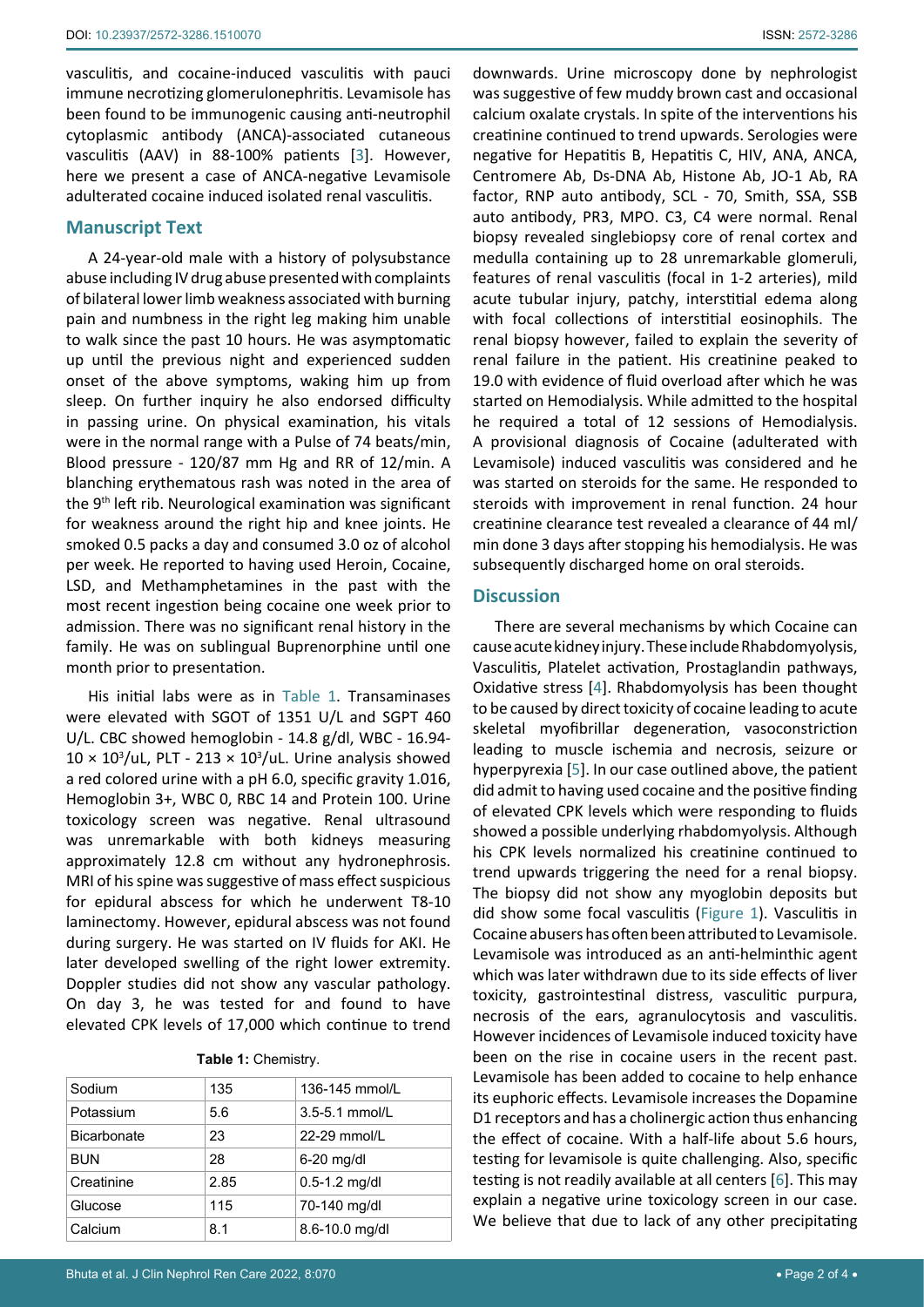<span id="page-2-2"></span>

**Figure 1:** Renal Biopsy: Low-power view of a medium-sized artery, itself a branch of a nearby larger artery, showing inflammatory cells along its intima (Jones silver stain X 100).

<span id="page-2-4"></span>

factor and negative serologic testing, his renal disease was most likely caused by Levamisole adulterated cocaine ([Figure 2](#page-2-4)).

There have been several case reports of Levamisole induced ANCA positive vasculitis. However ANCA negative vasculitis has also recently been reported in the literature [\[7\]](#page-3-3). Our case is one of the few ANCA negative renal vasculitis responding to steroids. Our case was limited in the sense that the substance was not available for testing.

### **Conclusion**

Cocaine induced kidney injury may have various different presentations and pathology and to define a particular approach to treatment is not always possible. Cocaine remains detectable in the urine up to 48 to 72 hours and while levamisole for only 5-6 hours which makes their diagnosis even more challenging. Thus a

high level of suspicion with timely testing are required to detect these substances. The role of steroids in the treatment of this condition has not been established but this patient responded well to steroids likely due to presence of interstitial inflammation. Further research and studies are required to understand effective was to diagnosis and treatment this condition. Until then, the primary treatment continues to be cessation of drug use and renal replacement therapy if needed.

#### **References**

- <span id="page-2-0"></span>1. [NIDA \(2016\) Cocaine. National Institute on Drug Abuse.](https://nida.nih.gov/publications/research-reports/cocaine/what-cocaine)
- <span id="page-2-1"></span>2. [Larocque A, Hoffman RS \(2012\) Levamisole in cocaine:](https://pubmed.ncbi.nlm.nih.gov/22455354/)  [Unexpected news from an old acquaintance. Clin Toxicol](https://pubmed.ncbi.nlm.nih.gov/22455354/)  [\(Phila\) 50: 231-241.](https://pubmed.ncbi.nlm.nih.gov/22455354/)
- <span id="page-2-3"></span>3. [McGrath MM, Isakova T, Rennke HG, Mottola AM, Laliberte](https://pubmed.ncbi.nlm.nih.gov/21980179/)  [KA, et al. \(2011\) Contaminated cocaine and antineutrophil](https://pubmed.ncbi.nlm.nih.gov/21980179/)  [cytoplasmic antibody-associated disease. Clin J Am Soc](https://pubmed.ncbi.nlm.nih.gov/21980179/)  [Nephrol 6: 2799-2805.](https://pubmed.ncbi.nlm.nih.gov/21980179/)